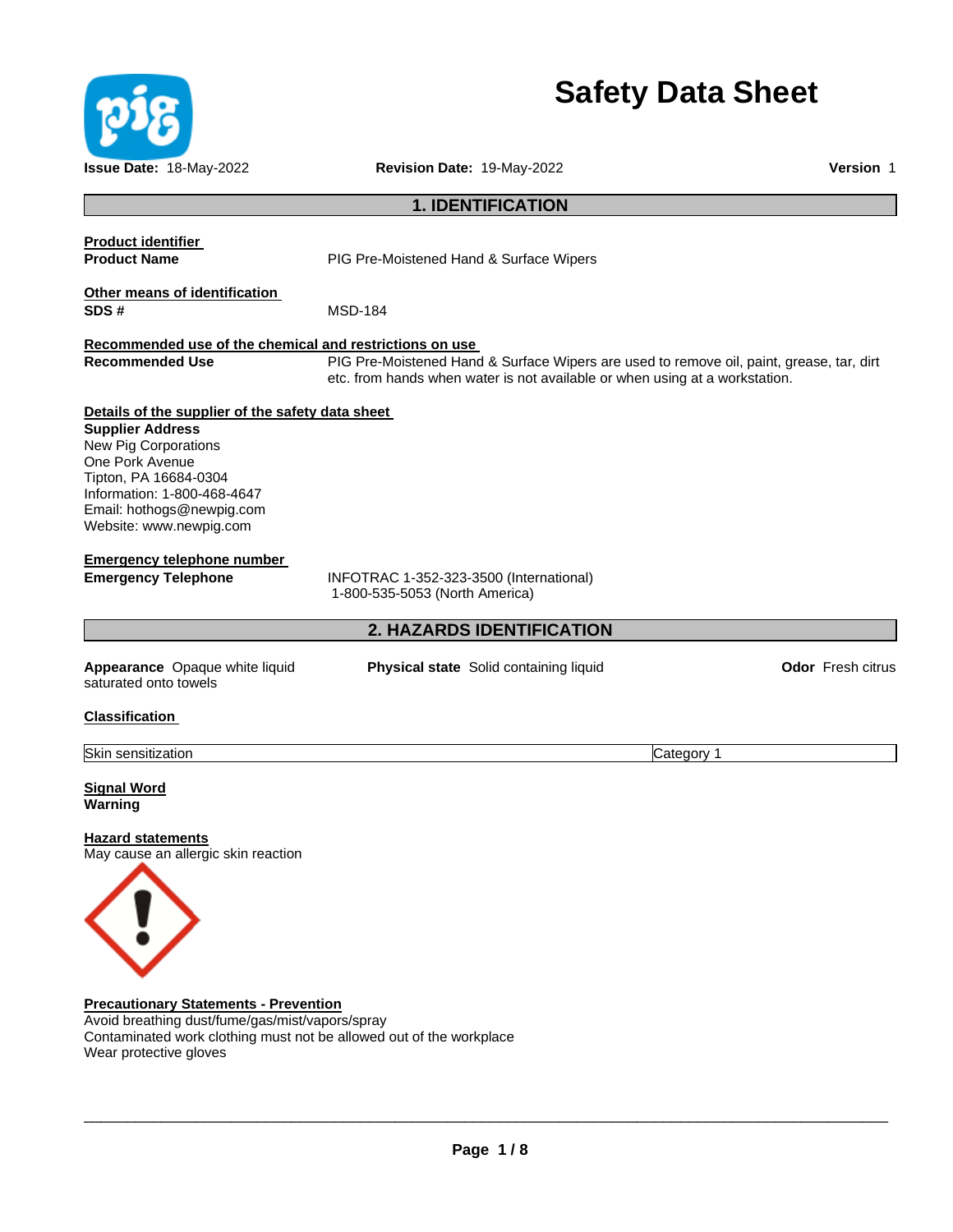# MSD-184 - **PIG Pre-Moistened Hand & Surface Wipers**

### **Precautionary Statements - Response**

IF ON SKIN: Wash with plenty of water and soap If skin irritation or rash occurs: Get medical advice/attention Wash contaminated clothing before reuse

### **Precautionary Statements - Disposal**

Dispose of contents/container to an approved waste disposal plant

### **Other hazards**

Harmful to aquatic life with long lasting effects

### **3. COMPOSITION/INFORMATION ON INGREDIENTS**

\_\_\_\_\_\_\_\_\_\_\_\_\_\_\_\_\_\_\_\_\_\_\_\_\_\_\_\_\_\_\_\_\_\_\_\_\_\_\_\_\_\_\_\_\_\_\_\_\_\_\_\_\_\_\_\_\_\_\_\_\_\_\_\_\_\_\_\_\_\_\_\_\_\_\_\_\_\_\_\_\_\_\_\_\_\_\_\_\_\_\_\_\_

| <b>Chemical name</b>         | <b>CAS No</b> | Weight-% |
|------------------------------|---------------|----------|
| Water                        | 7732-18-5     | 80-90    |
| Ethyl Alcohol                | 64-17-5       | $1-5$    |
| Polysorbate 20               | 9005-64-5     | 1-3      |
| d-Limonene                   | 5989-27-5     | 1-5      |
| Ethoxylated Isodecyl Alcohol | 61827-42-7    | 1-5      |

**Chemical Additions** Towels: Polypropylene CAS: 9003-07-0 (100%)

\*\*If Chemical Name/CAS No is "proprietary" and/or Weight-% is listed as a range, the specific chemical identity and/or percentage of composition has been withheld as a trade secret.\*\*

### **4. FIRST AID MEASURES**

### **Description of first aid measures**

| <b>Eye Contact</b>                                                         | Rinse thoroughly with plenty of water for at least 15 minutes, lifting lower and upper eyelids.<br>If eye irritation persists: Get medical advice/attention.                                    |  |  |
|----------------------------------------------------------------------------|-------------------------------------------------------------------------------------------------------------------------------------------------------------------------------------------------|--|--|
| <b>Skin Contact</b>                                                        | Wash off immediately with plenty of water for at least 15 minutes. If skin irritation or rash                                                                                                   |  |  |
|                                                                            | occurs: Get medical advice/attention.                                                                                                                                                           |  |  |
| <b>Inhalation</b>                                                          | Not an expected route of exposure. Remove exposed individual(s) to fresh air for 20<br>minutes. Consult a physician/poison center if individual's condition declines or if symptoms<br>persist. |  |  |
| Ingestion                                                                  | If a large quantity of toweling is swallowed, do not induce vomiting. Call a physician or<br>poison control center immediately.                                                                 |  |  |
| Most important symptoms and effects, both acute and delayed                |                                                                                                                                                                                                 |  |  |
| <b>Symptoms</b>                                                            | May cause an allergic skin reaction. Causes mild skin irritation.                                                                                                                               |  |  |
| Indication of any immediate medical attention and special treatment needed |                                                                                                                                                                                                 |  |  |
| <b>Notes to Physician</b>                                                  | Treat symptomatically.                                                                                                                                                                          |  |  |
| <b>5. FIRE-FIGHTING MEASURES</b>                                           |                                                                                                                                                                                                 |  |  |

### **Suitable Extinguishing Media**

Carbon dioxide (CO2). Dry chemical. Water spray (fog). Foam. Use extinguishing measures that are appropriate to local circumstances and the surrounding environment.

#### **Unsuitable Extinguishing Media** Not determined.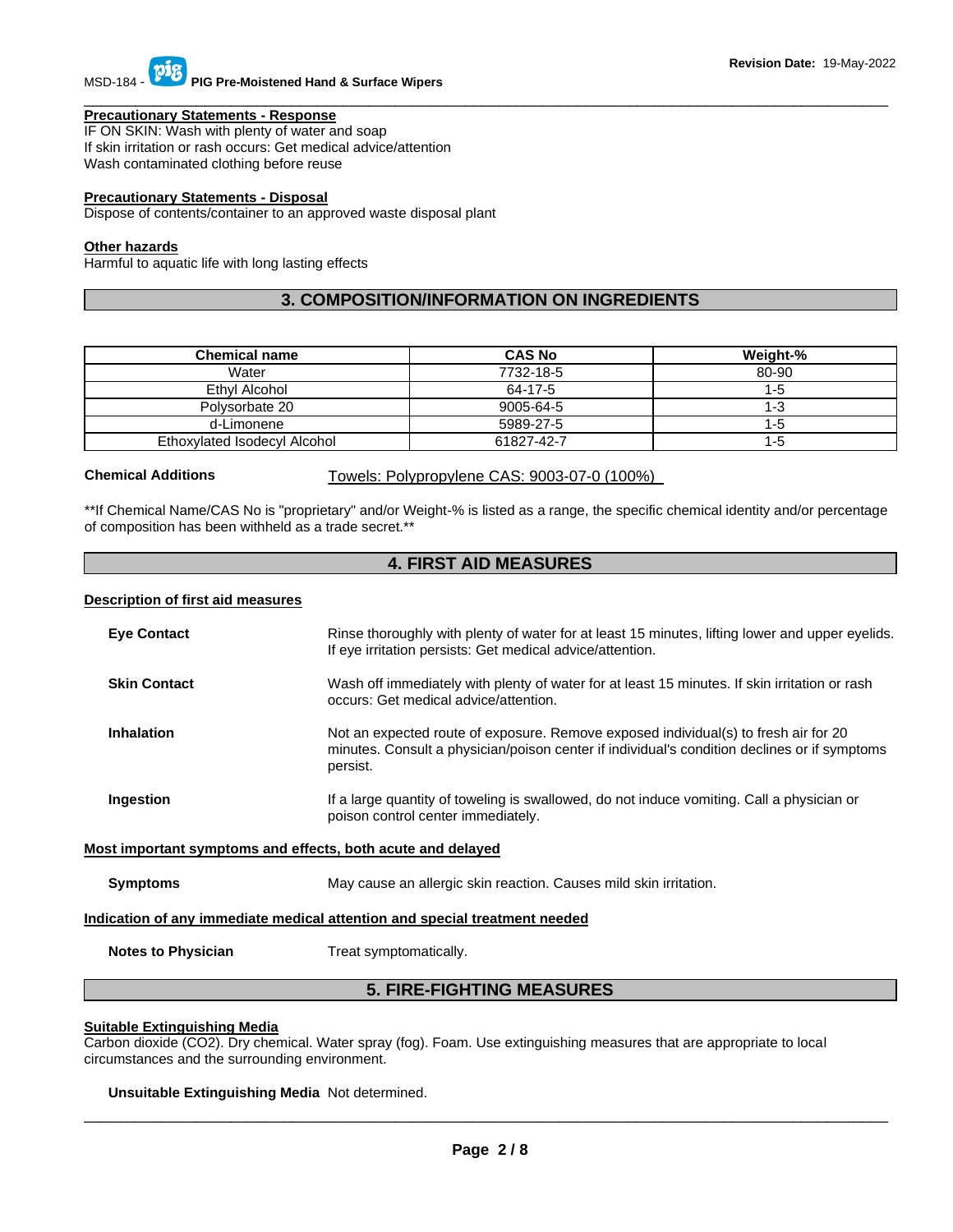#### **Specific Hazards Arising from the Chemical**

Move containers from area if it can be done without risk. Use water spray to keep fire-exposed containers cool.

**Hazardous combustion products** Carbon dioxide (CO2). Carbon monoxide. Formaldehyde. Other irritating fumes and smoke.

\_\_\_\_\_\_\_\_\_\_\_\_\_\_\_\_\_\_\_\_\_\_\_\_\_\_\_\_\_\_\_\_\_\_\_\_\_\_\_\_\_\_\_\_\_\_\_\_\_\_\_\_\_\_\_\_\_\_\_\_\_\_\_\_\_\_\_\_\_\_\_\_\_\_\_\_\_\_\_\_\_\_\_\_\_\_\_\_\_\_\_\_\_

#### **Protective equipment and precautions for firefighters**

As in any fire, wear self-contained breathing apparatus pressure-demand, MSHA/NIOSH (approved or equivalent) and full protective gear.

### **6. ACCIDENTAL RELEASE MEASURES**

### **Personal precautions, protective equipment and emergency procedures**

**Personal Precautions Use personal protective equipment as required.** 

#### **Environmental precautions**

**Environmental precautions** See Section 12 for additional Ecological Information.

#### **Methods and material for containment and cleaning up**

| <b>Methods for Containment</b> | Prevent further leakage or spillage if safe to do so. |
|--------------------------------|-------------------------------------------------------|
|                                |                                                       |

**Methods for Clean-Up Keep in suitable, closed containers for disposal.** 

### **7. HANDLING AND STORAGE**

### **Precautions for safe handling**

| <b>Advice on Safe Handling</b> | Handle in accordance with good industrial hygiene and safety practice. Avoid contact with<br>skin, eyes or clothing. Avoid breathing dust/fume/gas/mist/vapors/spray. Contaminated<br>work clothing must not be allowed out of the workplace. Use personal protective equipment<br>as required. Wash face, hands and any exposed skin thoroughly after handling. |
|--------------------------------|------------------------------------------------------------------------------------------------------------------------------------------------------------------------------------------------------------------------------------------------------------------------------------------------------------------------------------------------------------------|
|                                |                                                                                                                                                                                                                                                                                                                                                                  |

### **Conditions for safe storage, including any incompatibilities**

| <b>Storage Conditions</b> | Shelf life: One Year when unopened. Follow label directions carefully. Keep away from heat<br>sources. Keep out of reach of children. Keep container tightly sealed when not in use. Do<br>not contaminate water, food, or feed by use or storage. The container can be hazardous<br>when empty. Follow label cautions even after the container is empty. Do not re-use empty<br>containers for food, clothing or products for human or animal consumption, or where skin<br>contact can occur. |
|---------------------------|-------------------------------------------------------------------------------------------------------------------------------------------------------------------------------------------------------------------------------------------------------------------------------------------------------------------------------------------------------------------------------------------------------------------------------------------------------------------------------------------------|
|---------------------------|-------------------------------------------------------------------------------------------------------------------------------------------------------------------------------------------------------------------------------------------------------------------------------------------------------------------------------------------------------------------------------------------------------------------------------------------------------------------------------------------------|

#### **Incompatible Materials Strong oxidizing agents. Strong acids.**

#### **8. EXPOSURE CONTROLS/PERSONAL PROTECTION**

**Exposure Guidelines** No exposure limits noted for ingredient(s). The following information is given as general guidance

| Chemical name            | <b>ACGIH TLV</b> | <b>OSHA PEL</b>                                                 | <b>NIOSH IDLH</b>               |
|--------------------------|------------------|-----------------------------------------------------------------|---------------------------------|
| Ethyl Alcohol<br>64-17-5 | STEL: 1000 ppm   | TWA: 1000 ppm<br>TWA: 1900 mg/m $3$                             | IDLH: 3300 ppm<br>TWA: 1000 ppm |
|                          |                  | (vacated) TWA: 1000 ppm<br>(vacated) TWA: $1900 \text{ mg/m}^3$ | TWA: 1900 mg/m <sup>3</sup>     |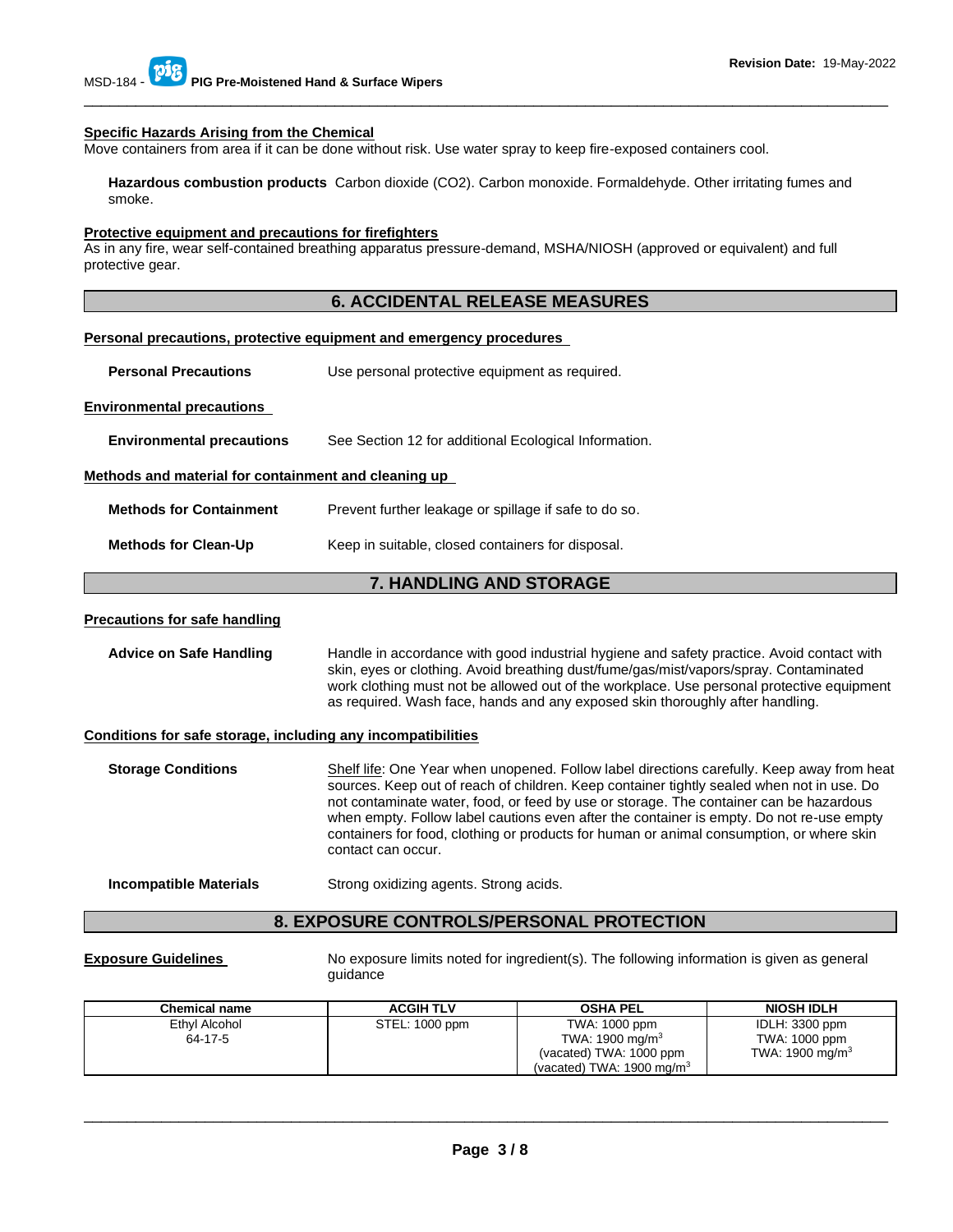### **Appropriate engineering controls**

| <b>Engineering Controls</b>     | None under normal use conditions.                                                                                           |
|---------------------------------|-----------------------------------------------------------------------------------------------------------------------------|
|                                 | Individual protection measures, such as personal protective equipment                                                       |
| <b>Eye/Face Protection</b>      | Not usually necessary under conditions of normal use. Refer to 29 CFR 1910.133 for eye<br>and face protection regulations.  |
| <b>Skin and Body Protection</b> | Not usually necessary under conditions of normal use. Refer to 29 CFR 1910.138 for<br>appropriate skin and body protection. |
| <b>Respiratory Protection</b>   | Not usually necessary under conditions of normal use. Refer to 29 CFR 1910.134 for<br>respiratory protection requirements.  |

**General Hygiene Considerations** Handle in accordance with good industrial hygiene and safety practice.

### **9. PHYSICAL AND CHEMICAL PROPERTIES**

### **Information on basic physical and chemical properties**

| <b>Physical state</b>                     | Solid containing liquid                      |                       |                |
|-------------------------------------------|----------------------------------------------|-----------------------|----------------|
| Appearance                                | Opaque white liquid saturated onto<br>towels | Odor                  | Fresh citrus   |
| Color                                     | Opaque white                                 | <b>Odor Threshold</b> | Not determined |
| <b>Property</b>                           | <b>Values</b>                                | Remarks • Method      |                |
| рH                                        | $5.2 + - 0.5$                                |                       |                |
| Melting point / freezing point            | Not determined                               |                       |                |
| Boiling point / boiling range             | Not determined                               |                       |                |
| <b>Flash point</b>                        | Not determined                               |                       |                |
| <b>Evaporation Rate</b>                   | Not determined                               |                       |                |
| <b>Flammability (Solid, Gas)</b>          | Not determined                               |                       |                |
| <b>Flammability Limit in Air</b>          |                                              |                       |                |
| Upper flammability or explosive           | Not determined                               |                       |                |
| limits                                    |                                              |                       |                |
| Lower flammability or explosive<br>limits | Not determined                               |                       |                |
|                                           | Not determined                               |                       |                |
| <b>Vapor Pressure</b>                     |                                              |                       |                |
| <b>Vapor Density</b>                      | Not determined                               |                       |                |
| <b>Relative Density</b>                   | 0.9665                                       |                       |                |
| <b>Water Solubility</b>                   | Soluble in water                             |                       |                |
| Solubility in other solvents              | Not determined                               |                       |                |
| <b>Partition Coefficient</b>              | Not determined                               |                       |                |
| <b>Autoignition temperature</b>           | Not determined                               |                       |                |
| <b>Decomposition temperature</b>          | Not determined                               |                       |                |
| <b>Kinematic viscosity</b>                | Not determined                               |                       |                |
| <b>Dynamic Viscosity</b>                  | Not determined                               |                       |                |
| <b>Explosive Properties</b>               | Not determined                               |                       |                |
| <b>Oxidizing Properties</b>               | Not determined                               |                       |                |
| <b>Other information</b>                  |                                              |                       |                |
| <b>VOC Content</b>                        | 1.9%                                         |                       |                |
|                                           |                                              |                       |                |

### **10. STABILITY AND REACTIVITY**

### **Reactivity**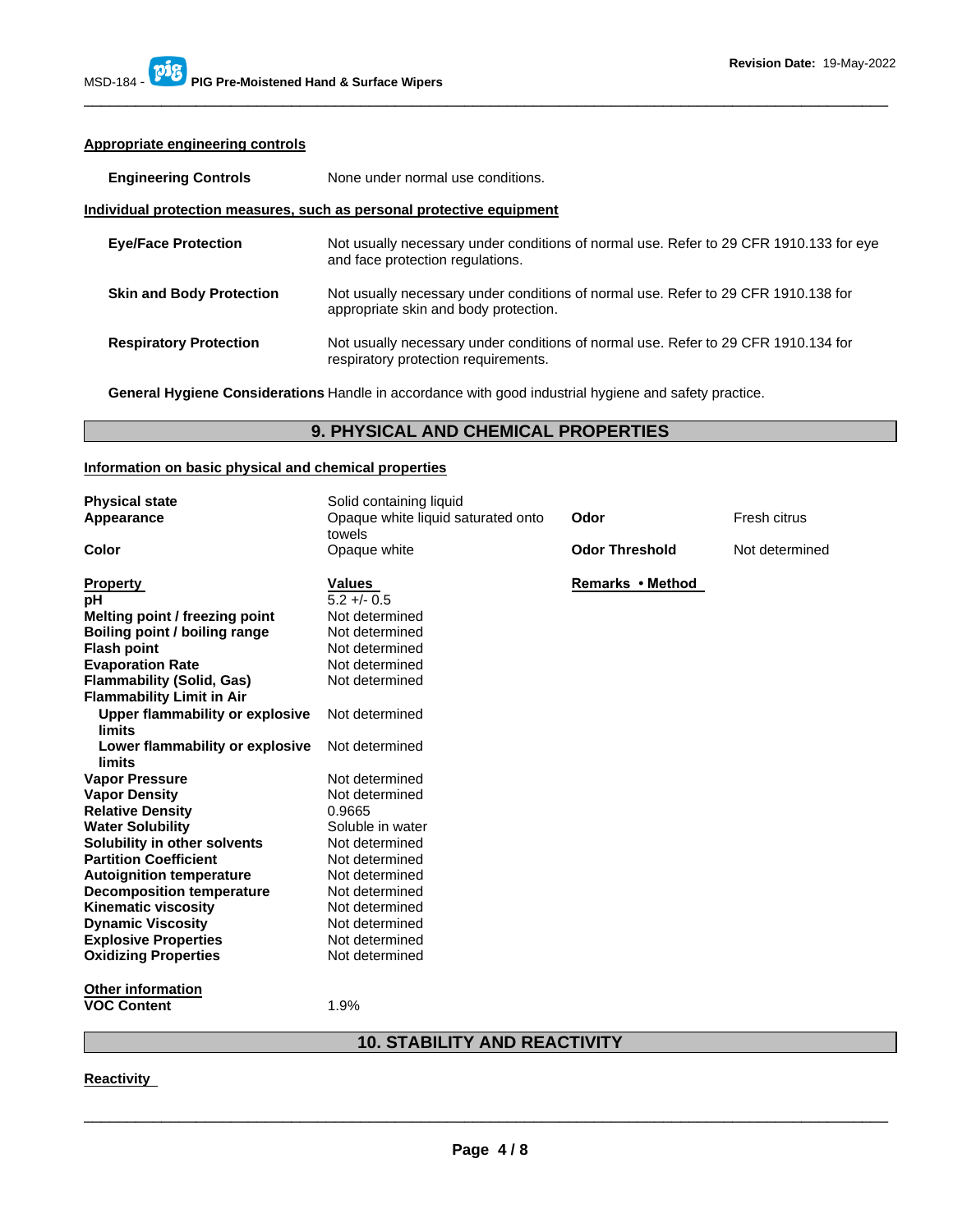Not reactive under normal conditions.

#### **Chemical stability**

Stable under recommended storage conditions.

### **Possibility of hazardous reactions**

# None under normal processing.<br>Hazardous Polymerization

Hazardous polymerization does not occur.

### **Conditions to Avoid**

Heat, flames and sparks.

### **Incompatible materials**

Strong oxidizing agents. Strong acids.

### **Hazardous decomposition products**

Carbon dioxide (CO2). Carbon monoxide. Formaldehyde. Irritating fumes. Smoke.

### **11. TOXICOLOGICAL INFORMATION**

\_\_\_\_\_\_\_\_\_\_\_\_\_\_\_\_\_\_\_\_\_\_\_\_\_\_\_\_\_\_\_\_\_\_\_\_\_\_\_\_\_\_\_\_\_\_\_\_\_\_\_\_\_\_\_\_\_\_\_\_\_\_\_\_\_\_\_\_\_\_\_\_\_\_\_\_\_\_\_\_\_\_\_\_\_\_\_\_\_\_\_\_\_

### **Information on likely routes of exposure**

### **Product Information**

| <b>Eye Contact</b>  | Avoid contact with eyes.           |
|---------------------|------------------------------------|
| <b>Skin Contact</b> | Avoid contact with skin.           |
| <b>Inhalation</b>   | Not an expected route of exposure. |
| Ingestion           | May cause discomfort if swallowed. |

### **Component Information**

| <b>Chemical name</b>        | Oral LD50                                     | Dermal LD50       | <b>Inhalation LC50</b>   |
|-----------------------------|-----------------------------------------------|-------------------|--------------------------|
| Ethyl Alcohol<br>64-17-5    | $= 7060$ mg/kg (Rat)                          |                   | $= 124.7$ mg/L (Rat) 4 h |
| Polysorbate 20<br>9005-64-5 | > 37000 mg/kg (Rat)                           |                   | -                        |
| d-Limonene<br>5989-27-5     | $= 5200$ mg/kg (Rat)<br>= 4400 mg/kg<br>(Rat) | > 5 g/kg (Rabbit) | $\sim$                   |

### **Symptoms related to the physical, chemical and toxicological characteristics**

| <b>Symptoms</b>                                                                            |                              | Please see section 4 of this SDS for symptoms.                                                                                                   |            |             |  |
|--------------------------------------------------------------------------------------------|------------------------------|--------------------------------------------------------------------------------------------------------------------------------------------------|------------|-------------|--|
| Delayed and immediate effects as well as chronic effects from short and long-term exposure |                              |                                                                                                                                                  |            |             |  |
| <b>Skin corrosion/irritation</b>                                                           | Causes mild skin irritation. |                                                                                                                                                  |            |             |  |
| <b>Sensitization</b>                                                                       |                              | May cause an allergic skin reaction.                                                                                                             |            |             |  |
| Carcinogenicity                                                                            |                              | The table below indicates whether each agency has listed any ingredient as a carcinogen.<br>However, the product as a whole has not been tested. |            |             |  |
| <b>Chemical name</b>                                                                       | <b>ACGIH</b>                 | <b>IARC</b>                                                                                                                                      | <b>NTP</b> | <b>OSHA</b> |  |
| Ethyl Alcohol<br>64-17-5                                                                   | A3                           | Group 1                                                                                                                                          | Known      | X           |  |
| d-Limonene                                                                                 |                              | Group 3                                                                                                                                          |            | X           |  |
|                                                                                            |                              |                                                                                                                                                  |            |             |  |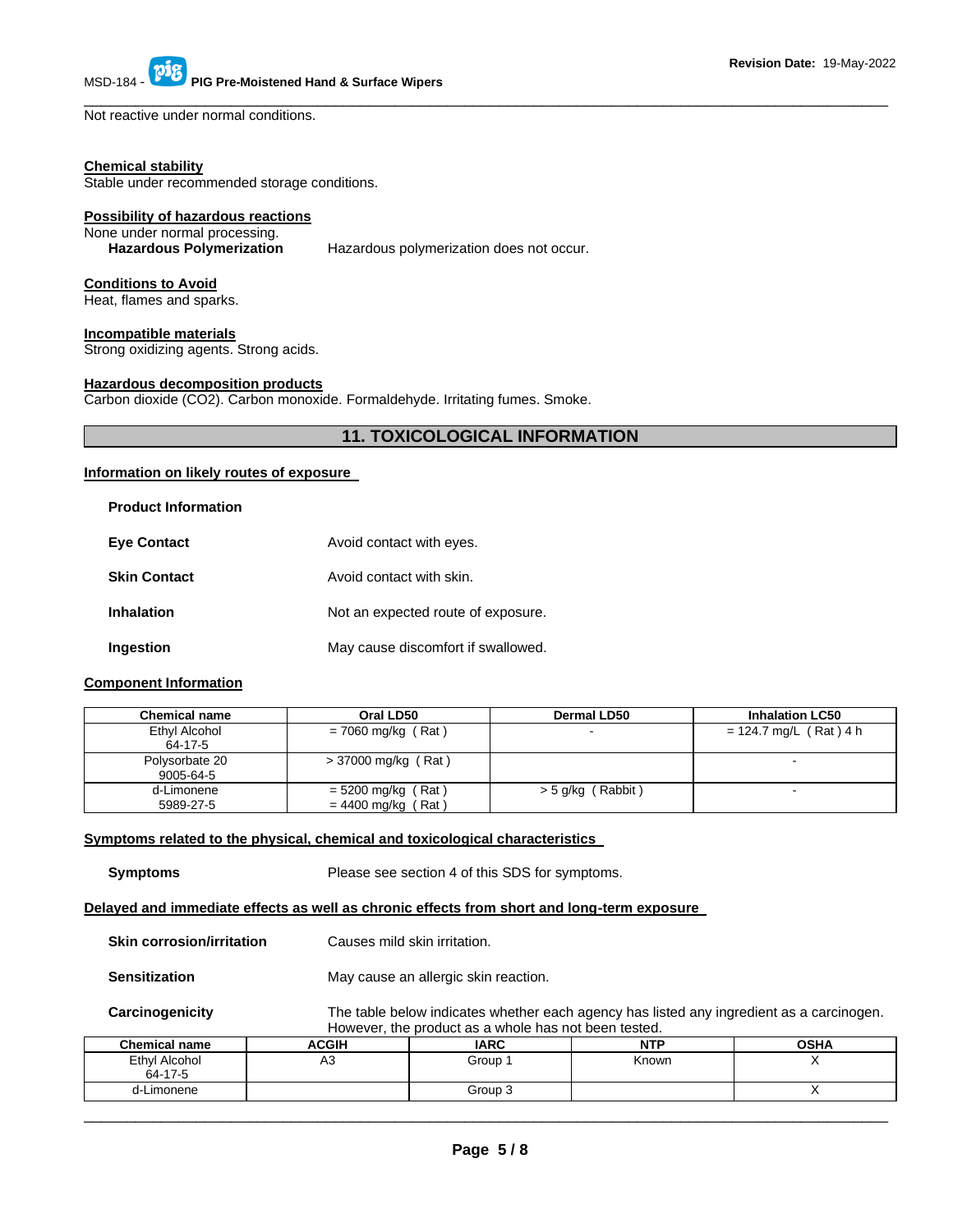MSD-184 - **PIG Pre-Moistened Hand & Surface Wipers** 

|        |  | ______ |
|--------|--|--------|
| $-0.0$ |  |        |
| Logand |  |        |

**Legend** 

*ACGIH (American Conference of Governmental Industrial Hygienists) A3 - Animal Carcinogen IARC (International Agency for Research on Cancer) Group 1 - Carcinogenic to Humans Group 3 IARC components are "not classifiable as human carcinogens" NTP (National Toxicology Program) Known - Known Carcinogen OSHA (Occupational Safety and Health Administration of the US Department of Labor) X - Present* 

### **Numerical measures of toxicity**

**The following values are calculated based on chapter 3.1 of the GHS document** 

| Oral LD50                     | 90,629.00 mg/kg |
|-------------------------------|-----------------|
| <b>Dermal LD50</b>            | 52,000.00 mg/kg |
| ATEmix (inhalation-dust/mist) | 2,494.00 mg/L   |

### **12. ECOLOGICAL INFORMATION**

### **Ecotoxicity**

Harmful to aquatic life with long lasting effects.

### **Component Information**

| <b>Chemical name</b> | Algae/aquatic plants | Fish                              | Crustacea                        |
|----------------------|----------------------|-----------------------------------|----------------------------------|
| Ethyl Alcohol        |                      | 12.0 - 16.0: 96 h Oncorhynchus    | 9268 - 14221: 48 h Daphnia magna |
| 64-17-5              |                      | mykiss mL/L LC50 static           | mg/L LC50                        |
|                      |                      | 13400 - 15100: 96 h Pimephales    | 2: 48 h Daphnia magna mg/L EC50  |
|                      |                      | promelas mg/L LC50 flow-through   | <b>Static</b>                    |
|                      |                      | 100: 96 h Pimephales promelas     |                                  |
|                      |                      | mg/L LC50 static                  |                                  |
| d-Limonene           |                      | 0.619 - 0.796: 96 h Pimephales    |                                  |
| 5989-27-5            |                      | promelas mg/L LC50 flow-through   |                                  |
|                      |                      | 35: 96 h Oncorhynchus mykiss mg/L |                                  |
|                      |                      | LC50                              |                                  |

### **Persistence/Degradability**

Not determined.

#### **Bioaccumulation**

There is no data for this product.

### **Mobility**

| <b>Chemical name</b> | $- - -$<br>.<br><b>Devil</b><br>coefficient<br>tition<br>. а н |
|----------------------|----------------------------------------------------------------|
| Ethyl Alcohol        | ററ<br>_⊿3.∪-                                                   |
| 47E<br>64-′<br>. .   |                                                                |

### **Other Adverse Effects**

Not determined

## **13. DISPOSAL CONSIDERATIONS**

### **Waste Treatment Methods**

| <b>Disposal of Wastes</b>     | Disposal should be in accordance with applicable regional, national and local laws and<br>regulations. |
|-------------------------------|--------------------------------------------------------------------------------------------------------|
| <b>Contaminated Packaging</b> | Disposal should be in accordance with applicable regional, national and local laws and<br>regulations. |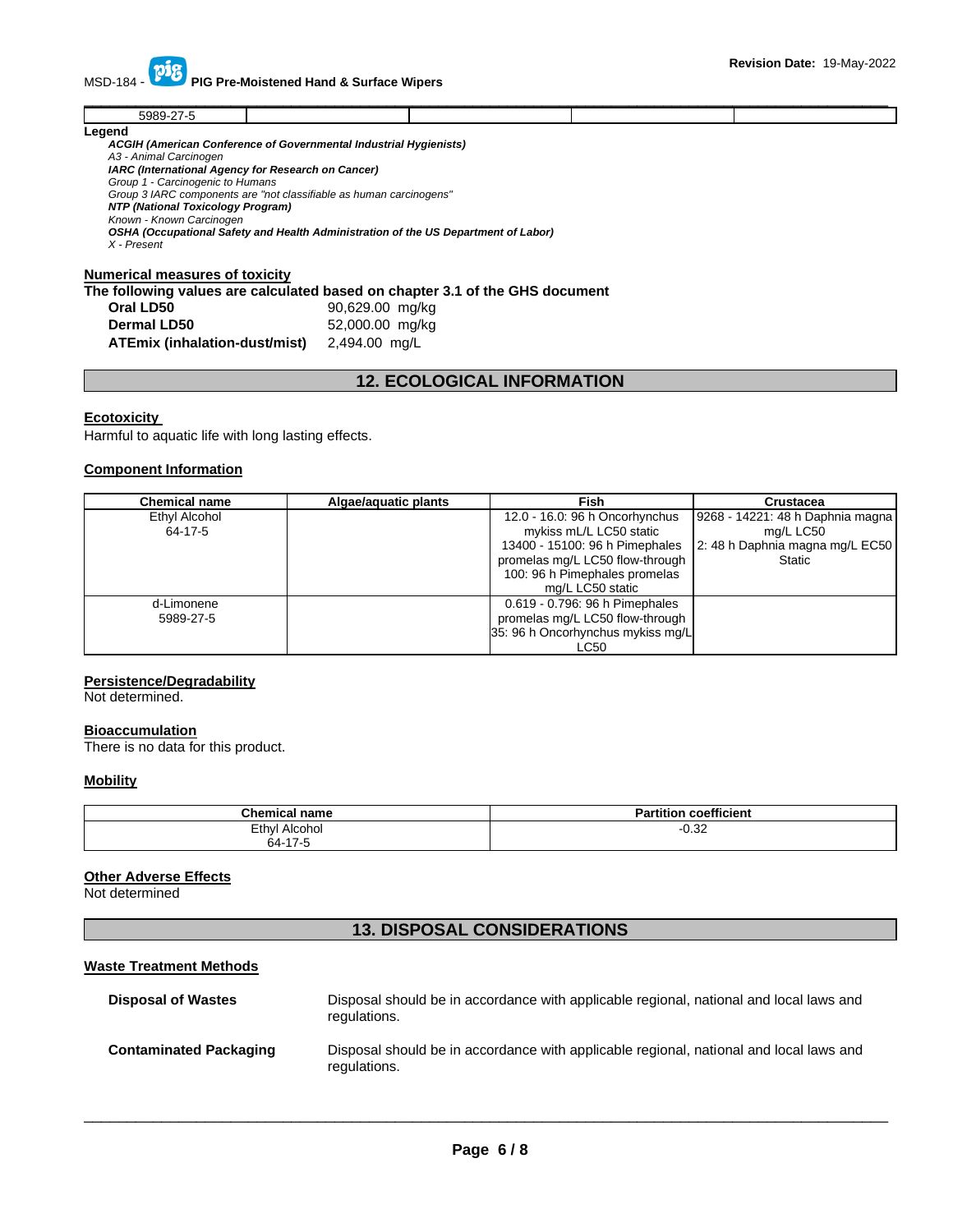| <b>California Hazardous Waste Status</b> |                                       |                                                                                       |  |  |
|------------------------------------------|---------------------------------------|---------------------------------------------------------------------------------------|--|--|
| <b>Chemical name</b>                     |                                       | <b>California Hazardous Waste Status</b>                                              |  |  |
| Ethyl Alcohol                            |                                       | Toxic                                                                                 |  |  |
|                                          | 64-17-5                               | Ignitable                                                                             |  |  |
|                                          | Toxic<br>d-Limonene<br>5989-27-5      |                                                                                       |  |  |
|                                          |                                       | <b>14. TRANSPORT INFORMATION</b>                                                      |  |  |
| <b>Note</b>                              | exemptions and special circumstances. | Please see current shipping paper for most up to date shipping information, including |  |  |
| <u>DOT</u>                               | Not regulated                         |                                                                                       |  |  |
| <u>IATA</u>                              | Not regulated                         |                                                                                       |  |  |
| <b>IMDG</b>                              | Not regulated                         |                                                                                       |  |  |
|                                          |                                       |                                                                                       |  |  |

\_\_\_\_\_\_\_\_\_\_\_\_\_\_\_\_\_\_\_\_\_\_\_\_\_\_\_\_\_\_\_\_\_\_\_\_\_\_\_\_\_\_\_\_\_\_\_\_\_\_\_\_\_\_\_\_\_\_\_\_\_\_\_\_\_\_\_\_\_\_\_\_\_\_\_\_\_\_\_\_\_\_\_\_\_\_\_\_\_\_\_\_\_

### **15. REGULATORY INFORMATION**

### **International Inventories**

| <b>Chemical name</b>         | <b>TSCA TSCA Inventory DSL/NDSL EINECS/ELI</b><br><b>Status</b> | <b>NCS</b> | <b>ENCS</b> | <b>IECSC</b> | <b>KECL</b> | <b>PICCS</b> | <b>AICS</b> |
|------------------------------|-----------------------------------------------------------------|------------|-------------|--------------|-------------|--------------|-------------|
| Water                        | ACTIVE                                                          |            |             |              |             |              |             |
| Ethyl Alcohol                | <b>ACTIVE</b>                                                   |            |             |              |             |              |             |
| Polysorbate 20               | <b>ACTIVE</b>                                                   |            |             |              |             |              |             |
| d-Limonene                   | <b>ACTIVE</b>                                                   |            |             |              |             |              |             |
| Ethoxylated Isodecyl Alcohol | <b>ACTIVE</b>                                                   |            |             |              |             |              |             |

#### **Legend:**

*TSCA - United States Toxic Substances Control Act Section 8(b) Inventory* 

*DSL/NDSL - Canadian Domestic Substances List/Non-Domestic Substances List* 

*EINECS/ELINCS - European Inventory of Existing Chemical Substances/European List of Notified Chemical Substances* 

*ENCS - Japan Existing and New Chemical Substances* 

*IECSC - China Inventory of Existing Chemical Substances* 

*KECL - Korean Existing and Evaluated Chemical Substances* 

*PICCS - Philippines Inventory of Chemicals and Chemical Substances* 

*AICS - Australian Inventory of Chemical Substances* 

### **US Federal Regulations**

### **CERCLA**

This material, as supplied, does not contain any substances regulated as hazardous substances under the Comprehensive Environmental Response Compensation and Liability Act (CERCLA) (40 CFR 302) or the Superfund Amendments and Reauthorization Act (SARA) (40 CFR 355).

### **SARA 313**

Section 313 of Title III of the Superfund Amendments and Reauthorization Act of 1986 (SARA). This product does not contain any chemicals which are subject to the reporting requirements of the Act and Title 40 of the Code of Federal Regulations, Part 372

### **CWA (Clean Water Act)**

This product does not contain any substances regulated as pollutants pursuant to the Clean Water Act (40 CFR 122.21 and 40 CFR 122.42)

### **US State Regulations**